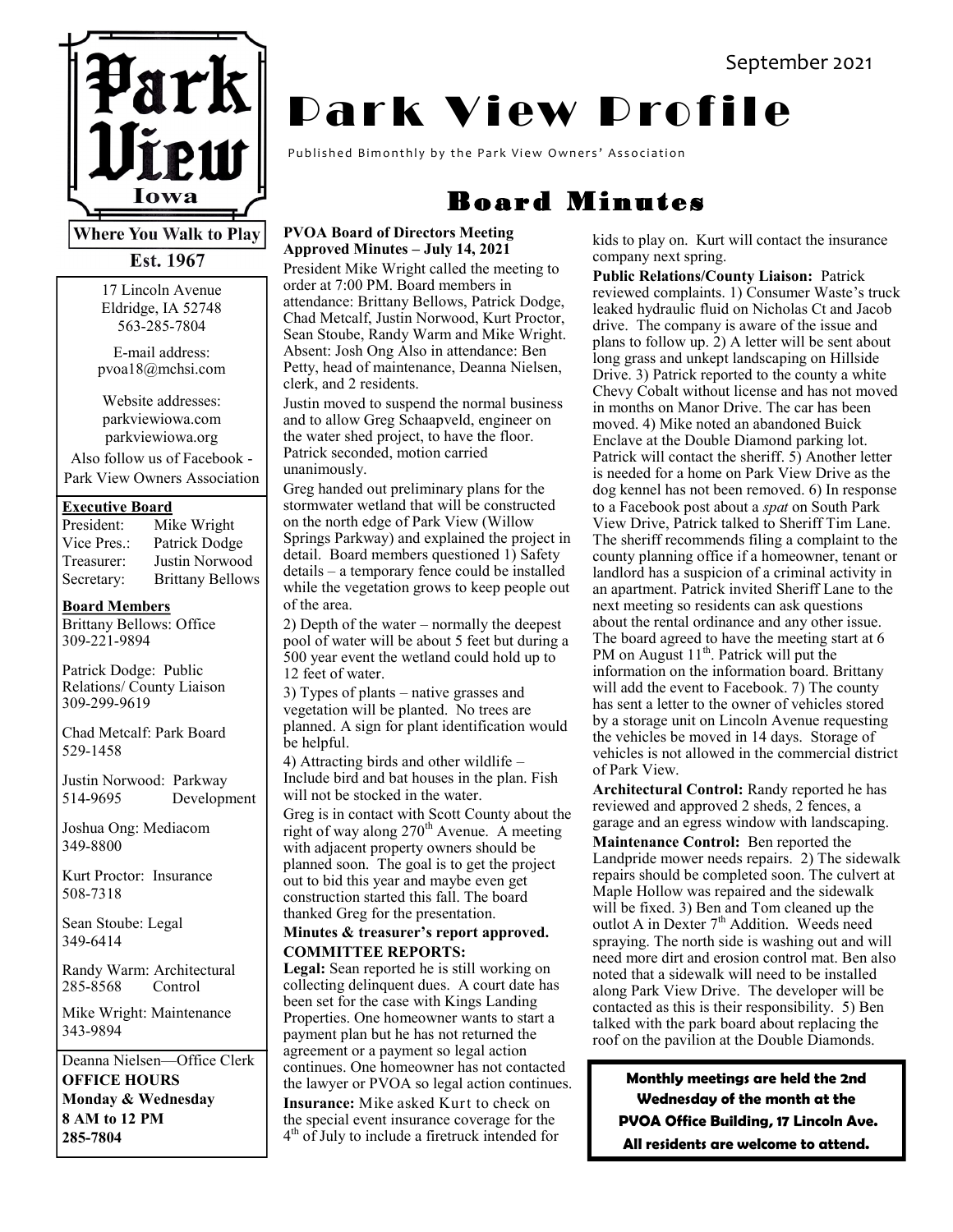The plan is to put on a steel roof using volunteer labor. The cost of the materials would be about \$3500. The board discussed the immediate need of repairing the roof before more materials will be required. The 2021 maintenance budget has been stretched. The park board is working to repair the dugouts. Justin made a motion to approve the purchase of materials for the pavilion's roof. Sean seconded. All in favor, motion carried. 6) Signs are needed for the compost area. Ben and Mike will work on this.

**Office Activities:** Brittany reported 2021 dues have not been paid by 3 single family homes (2 pursuing via small claims court, and 1 will be paid when sale of home is finalized) and 1 landlord (14 units). 2) General donations:  $$12,885.85$  4<sup>th</sup> of July donations: \$6604.12 Long Grove Fire Department: \$4555 3) Two liens were filed for 2021 but both have been paid and the liens are in the process of being released. There are 7 liens for 2020, 6 liens for 2019, and 4 for 2018.

#### **OLD BUSINESS:**

**4 th of July:** Most bills have been paid. Sean made a motion to send a \$100 check to Brandon Hudson for the music. Randy seconded; all in favor, motion carried.

**Community Garden** – Mike read a note from the 4-H group. They are using school property for the community garden.

#### **NEW BUSINESS:**

**Watershed project:** The board decided it would be best to have Greg organize a meeting for the adjacent homeowners and board members on a night other than the regular meeting night. Deanna will follow up with Greg.

#### **Meeting adjourned at 8:52 pm.**

#### **Public Forum about Rental Ordinance With Sheriff Tim Lane - August 11, 2021** Approximately 40 people attended in person and online **BACKGROUND:**

Sheriff Lane gave a brief background of his familiarity of Park View. He grew up nearby and worked on patrol for 25 years before becoming sheriff. Prior to 2007, many rental properties were owned by people with a connection to Park View and the area. As people from other areas purchased rental property, there was a definite change. When he became sheriff he wanted the rental property nuisance ordinance which would be similar to one in any city of significant size with regular inspections and notifications of nuisance on the property. There were obstacles to overcome as the county would be managing it instead of a city, Tim Huey of Planning and Development didn't want anything to do with it and there was very little support from the Board of Supervisors. Finally board members got together to discuss and looked at how it would be carried out. The ordinance was passed in September 2020 and went into effect on January 1, 2021. The ordinance provides for inspections only by complaint and does not include regular inspections every 2 years. The new Planning and Development Director, Chris Mathias has been certified as an inspector, but inspections are shut down due to COVID. Nuisance activity that take place within 1000 feet of property can cause an eviction. There are 3 levels of nuisance with the most severe activity warranting eviction. Cities have attorneys that work with the civil process such as evictions. The county attorneys deal with criminal law and do not have expertise in civil law for evictions and other civil suits. Sheriff Lane noted that there has been some fluctuation in the manpower of the sheriff office. In October 2018, the department was down to 10 deputies on a shift patrolling all of Scott County. More deputies have since been added.

#### **QUESTIONS:**

When talking about complaints within 1000 feet of their

residence – what if they aren't near their apartment and just out in the area? Is this addressed? *It would be hard to take a crime over 1,000 feet away and tie back to a residence or even a person on the lease. That would have to be done via a manual search as the computer system is set up for within 1000 feet.* Can people complain about multiple families living in one unit? *It's not a crime; it's a housing issue. They would have to go through county attorney's office and send notice of an occupancy violation.* 

Are background checks required because of the ordinance? *Y es, they are required. Background checks do not prohibit a landlord from renting to a tenant but provide information so the landlord can make a choice. The background checks are very important because they can disclose past eviction notices.*  What can be done about kids on private property? *Not much can be done with the juveniles, as the deputies don't write citations because they wouldn't be brought to court over trespassing. Continue to call because usually police presence discourages nuisance activity.* 

People see police coming and get on their phones and tell others so maybe squad cars should drive in from another area? What should we do if there is suspicion of 10 or more people living in an apartment? *Not sure how this would be taken care of right now but the landlord should be notified and hopefully the landlord would take care of the situation. To go by code the landlord needs to invest money in the property and have a desire to keep it nice and then they would get quality renters.* Is there a probability that inspections happen with a county inspector and a sheriff's deputy? *If sent in, a deputy is there to make sure the code officer is safe. The deputy would need to be careful of what is seen in plain view and have a right to see. It would be difficult to file criminal charges. If we suspect something criminal is going on in an apartment, we will not inspect the structure as a way to get in the apartment. A search warrant is needed.* 

Is there any benefit from getting a neighborhood watch started? *A neighborhood watch traditionally is a good way to deter nuisance activity – call us and we can act. These days, juveniles committing crime seem to not care if they get caught. Kids steal cars and try to get cops to chase them. Juvenile crime is much different than adult crime*.

Is it illegal for section 8 to sublet? *This would be overseen by HUD. But they are not an enforcement agency and not about to enforce their own regulations. Only HUD can put a stop to that.*  **CREATING YOUR OWN CITY:** 

Sheriff Lane relayed that it would be wrong for him to come to Park View and not discuss annexation or creating your own city. He referred to the study done in 2011 by the Drake University graduate students. He was one of the authors of the project. He thinks if Park View incorporated, it would give more control than you currently have. Based on the study, the HOA was structured so each living unit has one vote, giving the apartment owners control with 1/3 of the votes. Park View needs to be incorporated to have control over its own destiny and decide what it wants. Park View would need its own firehouse and post office and already has a water and sewer district. As a city, Park View would get a portion of the 1% sales tax and highway funds. If he lived in Park View, he would ask the Board of Supervisors to fund a study and survey. The process of forming a city or being annexed (by Eldridge) needs to be researched again.

#### **QUESTIONS:**

How do we get the startup money? *The county would most likely support this effort. Possibly send a proposal to the Board of Supervisors with your request for funding. As the county is looking to not have to maintain Park View, they would we*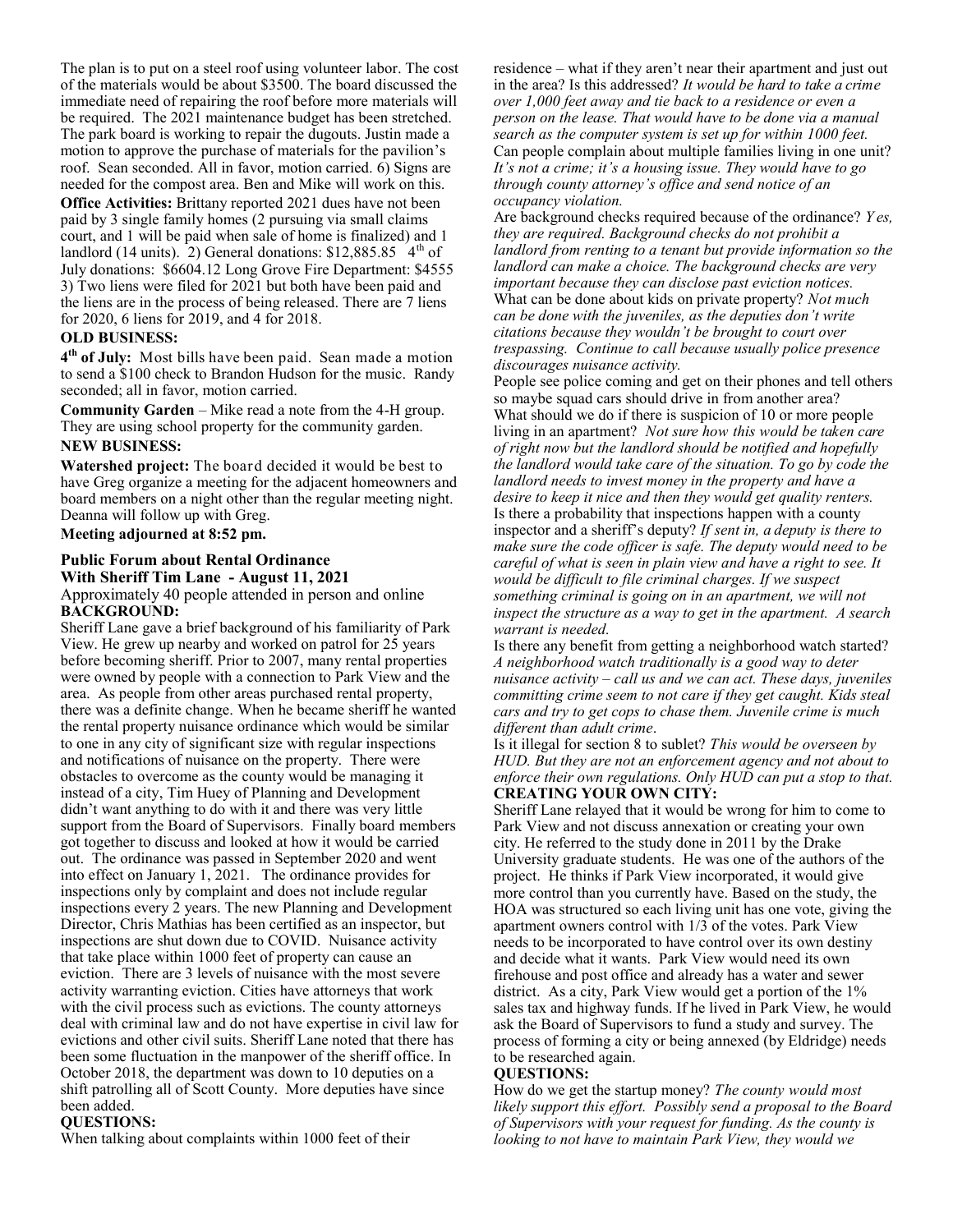*willing to help fund the startup. Property taxes would be based on the services required. More services equal higher property taxes. The city would be in control.* 

Would Park View ever have to deal with eminent domain? *It would be done by a vote, so no.*

If Park View decided to become a city, are we still "handcuffed" by the apartment owners who control 1/3 of the votes? *Because the apartment owners are not residents, they may not get to vote on the issue. The study would give the answers.* 

What's the crime rate in the single family homes compared to the apartments? *The sheriff's office does receive calls from all over Park View, but not at the same rate as the apartments.*  Is there a possibility that landlord get charged for repeat calls and the charge would increase each time like in Davenport? *It could happen someday but not now with this ordinance. The county does not have the ability to put a lien on the property for payment of the fine. Cities have that ability.* 

Is there one side of town that get more calls than the other? *Just looking at last 30 days, there is not a big difference from one part of town to the other. There is a difference from property owner to property owner. Some rental properties very rarely get a call.* 

Are the property owners being informed after calls? *Property owners will start being notified as part of restructure in the sheriff's office. An administrative sergeant was just assigned to monitor the reports. Letters have not gone out yet.* 

Can property owners call and request information about their rental property? *Y es. Starting next month, the report will also be sent to the association.* 

**PVAO Board member, Patrick Dodge, thanked Sheriff Lane and the audience applauded.** 

### **PVOA Board of Directors Meeting**

#### **Unapproved Minutes—August 11, 2021**

President Mike Wright called the meeting to order at 7:25 pm following the public forum with Sheriff Lane Board members in attendance: Brittany Bellows, Patrick Dodge, Chad Metcalf, Justin Norwood, Kurt Proctor, Sean Stoube, Randy Warm and Mike Wright. Absent: Josh Ong Also in attendance: Ben Petty, head of maintenance, Devin Peterson, Park Board and Deanna Nielsen, clerk.

#### **Minutes & treasurer's report approved.**

**OPEN TO THE FLOOR:** Devin Peterson showed a presentation on proposed improvements to the dugouts and fencing at the Double Diamonds. The purpose of the updates would be for safety and would look great. After the last tournament of the season (mid-September), work would begin on the east field. The Park Board has the funding but needs the permission of PVOA to proceed with the improvements on the association's property. Chad made a motion to allow the park board to proceed. Justin seconded, motion carried.

#### **COMMITTEE REPORTS:**

**Legal:** Sean reported the case against Kings Landing Properties was settled out of court. \$1000 has been received and the balance is due September 6. 2) Our lawyer continues to seek payment from two homeowners that have not paid dues since 2017.

**Public Relations/County Liaison:** Patrick reviewed complaints. He raised a couple items to the county but because of vacation he hasn't received a follow up. 2) The vehicles stored by the storage unit on Lincoln Avenue have been moved. 3) A violation letter was sent in June to the wrong address on Park View Drive. The letter will be sent to the correct address. **Park Board:** Devin reported the concession stand at the

Meadow Brook is closed for the season.

**Architectural Control:** Randy reported he reviewed an application for a pool. The county has been instructing residents to get approval by PVOA before getting a permit from the county.

**Maintenance Control:** Ben reported a home on Hillside Court doesn't have a fence around their newly installed pool. The owner will be contacted. 2) In October, the crew will work together to take down limbs and trees. 3) Signs for the compost area were discussed. One sign will be 3' X 5' and the other two will be half that size. The signs will be brown with white lettering. Mike will check prices.

**Office Activities:** Brittany reported no change in liens or donations. Randy donated a new camera/microphone that should improve the sound for the online streaming of the meetings.

**Mediacom:** The 2<sup>nd</sup> quarter franchise fee of \$2161.56 was received.

#### **OLD BUSINESS:**

**Watershed project:** Deanna sent the addresses of the adjacent homeowners to Greg but no date has been selected for the meeting. 2) Ben talked to Greg about working on the drainage to the west of the sidewalk. That area might need to be included in the project.

#### **NEW BUSINESS:**

**Follow up after Public Forum with Sheriff Lane:** Sean relayed that the PVOA board owes it to the residents of Park View to get information about incorporation and annexation. Sean made a motion to contact the Board of Supervisors to fund a study and/or survey to explore incorporation. Brittany seconded. Motion carried.

Deanna reviewed the year end balances for the past 10 years. The balance has been between \$55,000 and \$138,000. The projected balance for the end of 2021 is \$73,000.

**Board Comments:** Chad asked when the sheriff report would be sent out via email. Patrick replied it would start next month.

Mike received a call from a person interested in starting a business in Park View. The person is asking for a letter of support along with leads on property for the business. The board agreed to reply that the business is allowed via the Scott County ordinance governing the commercial district of Park View.

Brittany expressed her thanks to Patrick for setting up the meeting with Sheriff Lane. Patrick thanked Sheriff Lane for coming out for the forum.

**Meeting adjourned at 8:30 pm.**

## **CHANGES TO YOUR PROPERTY**

A new fence, pool, shed, or home addition are a few of the changes that need to be approved by PVOA **before** you begin. The Architectural Improvement form is available on the website **parkviewiowa.com** or you can pick one up at the office. Just submit the form and a drawing of your project to the office. Projects will be reviewed as quickly as possible.